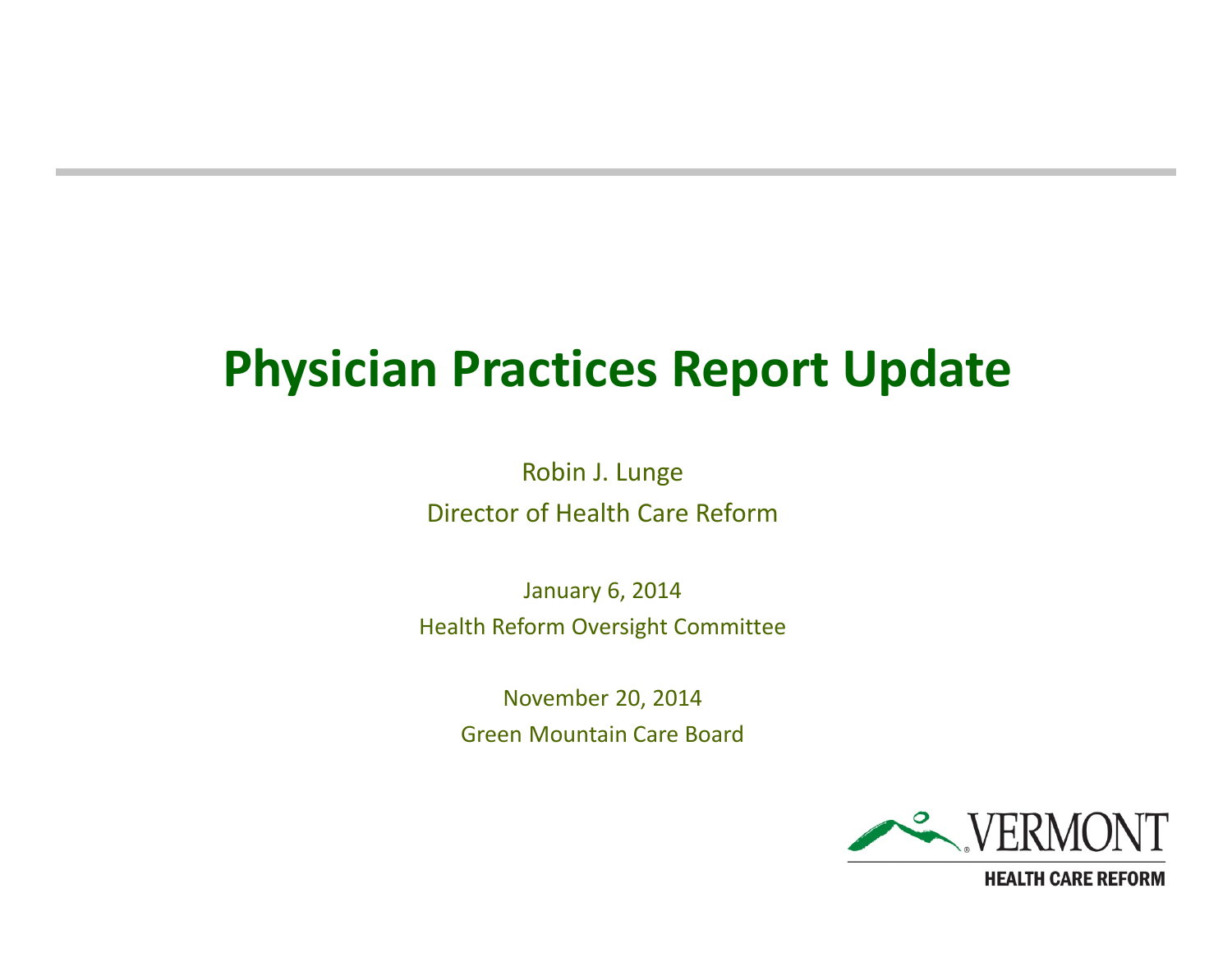## **Legislature's Question**

- **Should the state prohibit health insurers from** reimbursing physicians in independent practices at lower rates than those at which they reimburse physicians in hospital-owned practices?
- Focus of this question is on *ownership*, but there are multiple factors contributing to price variation.

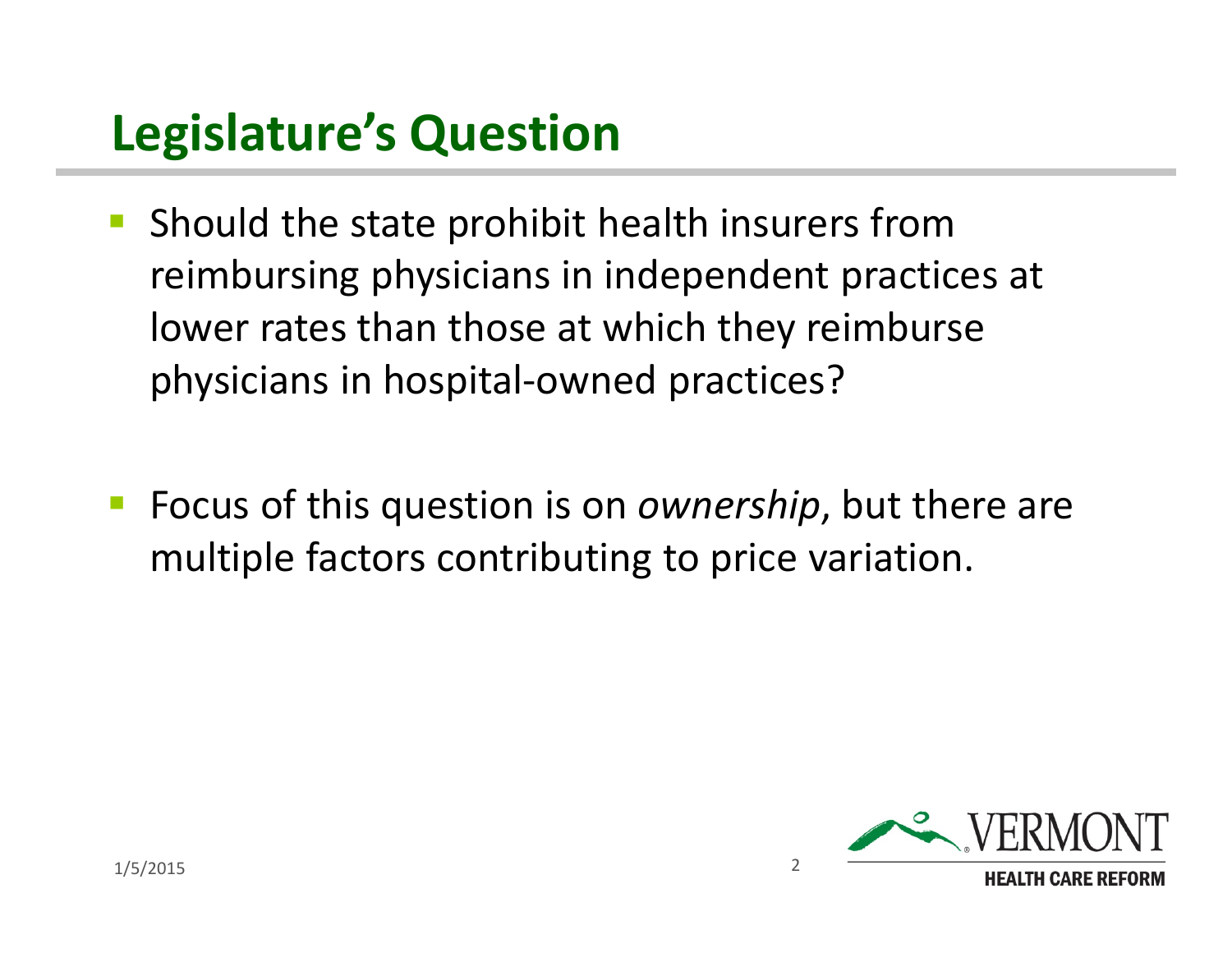# **What are the factors driving variation?**

- Commercial insurance
	- Negotiating power (or lack of) between insurer and a specific provider entity
	- Differences in negotiating power among providers compared to each other (size; volume)
	- Network design
	- Academic medical centers
- **Public payers (Medicare; Medicaid)** 
	- Place of service (office versus hospital outpatient dept)
- Both
	- Payment mechanism itself

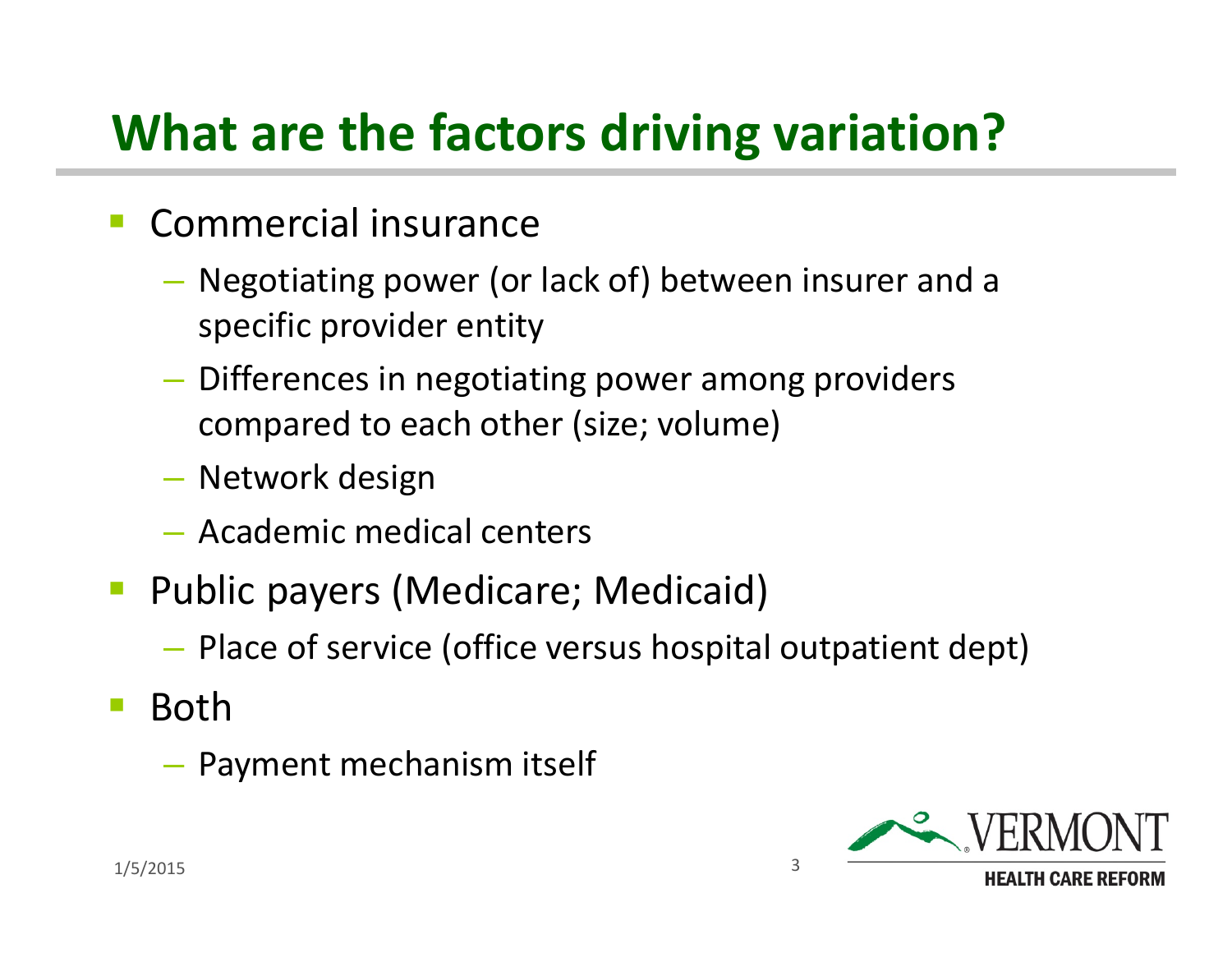## **Variation - Public Payer analysis**

- **There is payment variation based on site of service** 
	- Not on *ownership* status
	- Physician office setting (hospital-owned or independent): fee for professional services; fee for practice expense
	- Outpatient hospital department: fee for professional services; facility fee
- **Professional service fee is the same across both** settings
- **Practice fee & facility fee does vary**
- **Hospitals bill both ways, depending on the place the** service is received

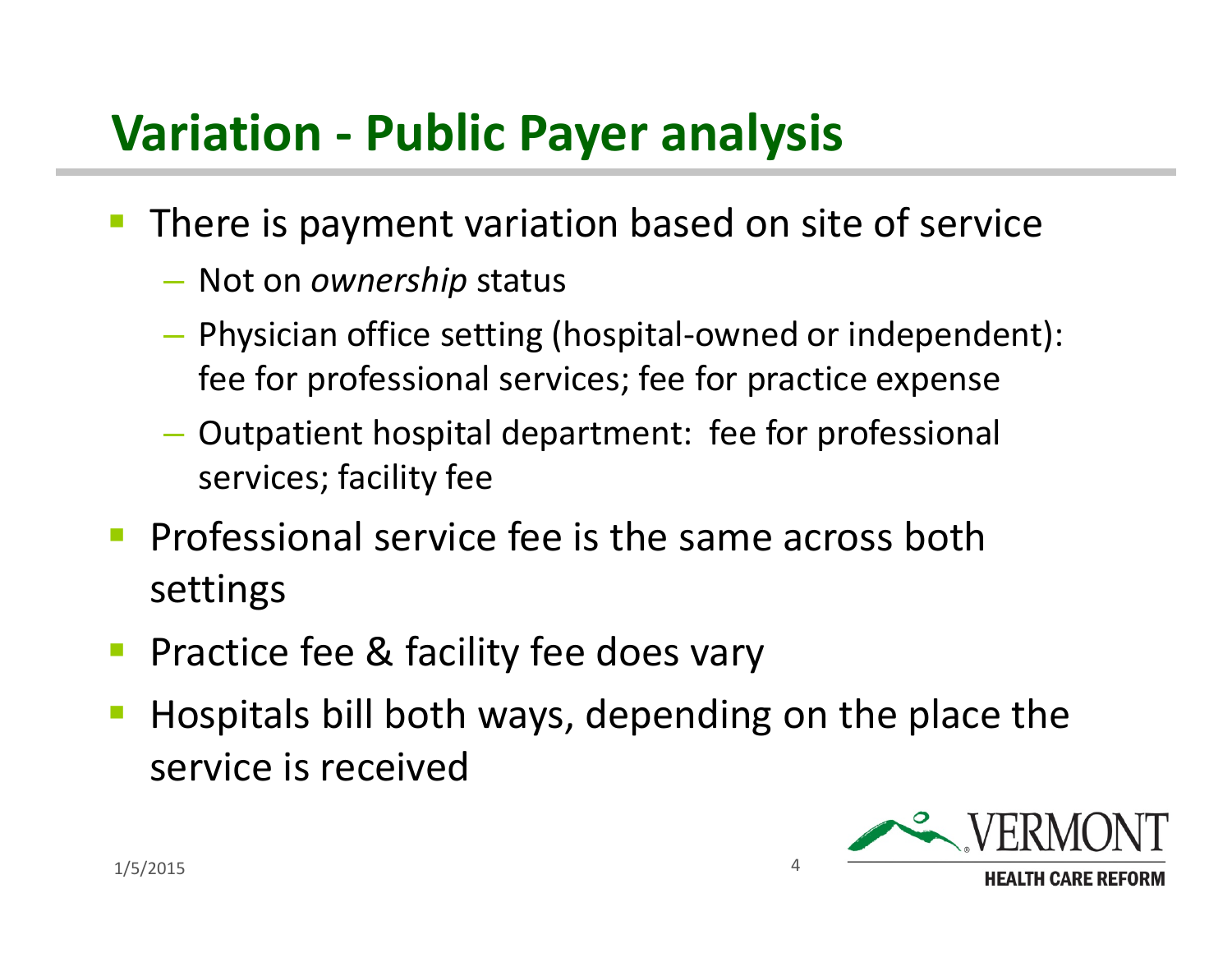# **Medicare & Medicaid**

| <b>Payment</b><br><b>System</b> | <b>Office</b>                                                                                                                                                                                                                                                                                                                                                                 | <b>Outpatient</b>                                                                                                                |
|---------------------------------|-------------------------------------------------------------------------------------------------------------------------------------------------------------------------------------------------------------------------------------------------------------------------------------------------------------------------------------------------------------------------------|----------------------------------------------------------------------------------------------------------------------------------|
| <b>Relative</b><br><b>Costs</b> | Based on national physician practice data on<br>the direct costs of clinical labor, supplies and<br>equipment for each service as well as survey<br>data on the indirect costs of operating<br>physician practices across different types of<br>physician specialties.<br>Referred to as "Practice Expense"; also<br>includes costs associated with malpractice<br>insurance. | <b>Based on national Medicare cost</b><br>report data on the departmental<br>costs and two year historic<br>utilization data.    |
| <b>Payment</b><br><b>Unit</b>   | One service = One payment                                                                                                                                                                                                                                                                                                                                                     | <b>Ambulatory Payment</b><br><b>Classifications (APCs)</b><br>Bundles the cost of ancillary<br>services into the major procedure |

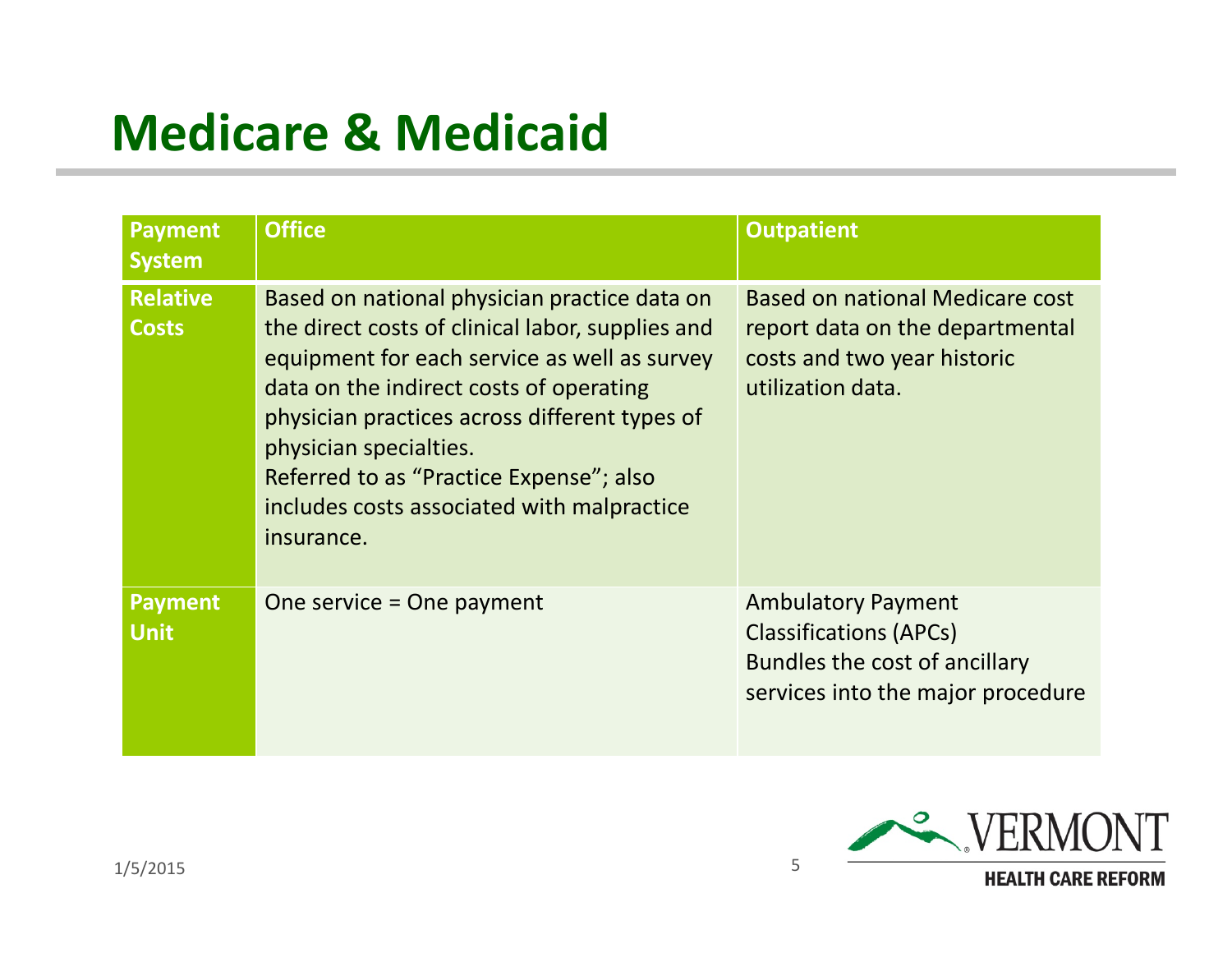# **Variation – Commercial analysis**

- **There is payment variation based on whether the** practice was affiliated with an academic medical center
	- Not on *ownership*
- Analysis is limited to:
	- Primary care practices that participate in the Blueprint for Health
	- 10 most frequent CPT codes average across all carriers
		- 60% of all professional services in VHCURES

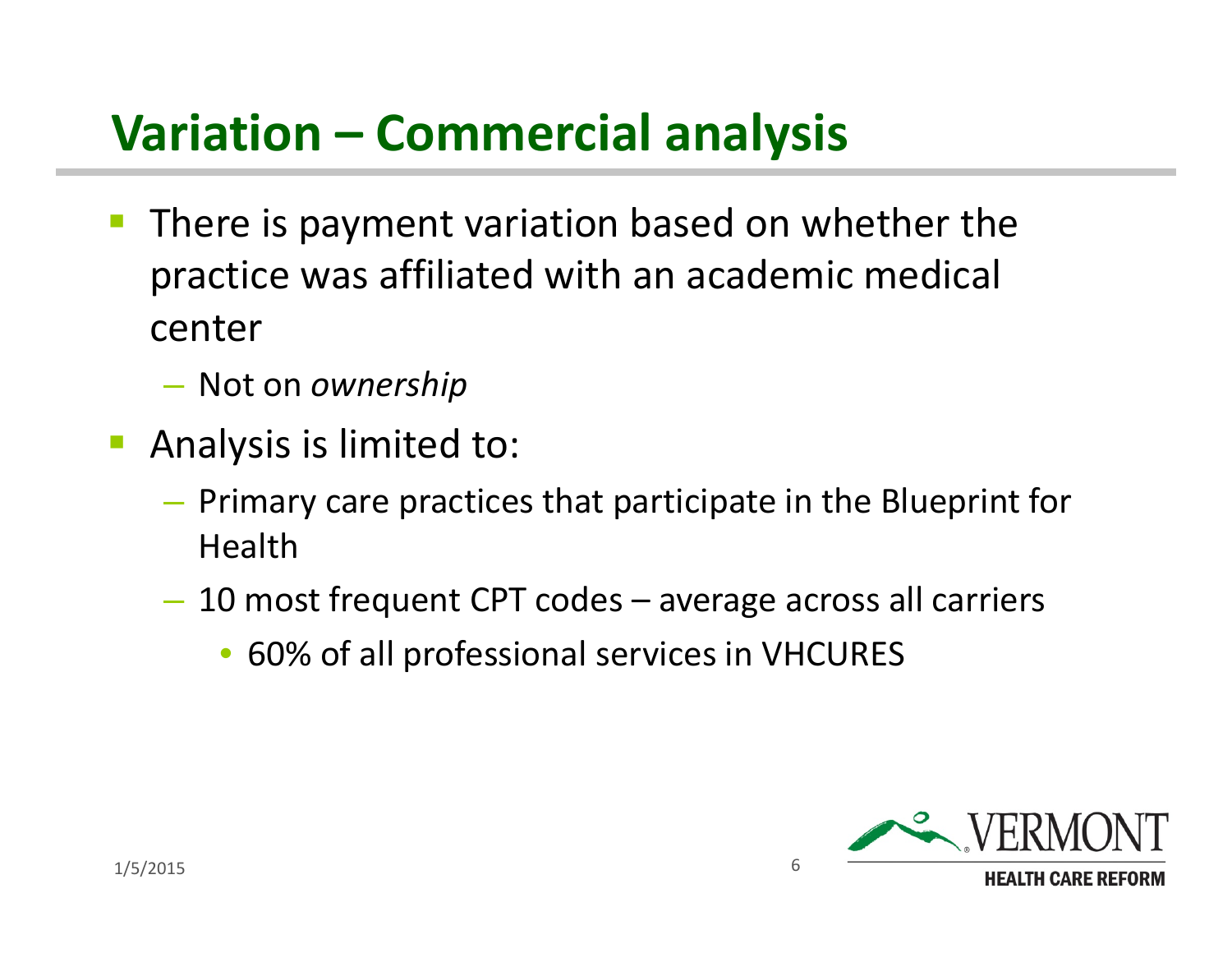## **Variation in Top 10 Codes**

**Average Allowed Price by Practice Ownership, Top 10 Procedure Codes, Excluding Services with Modifier**

Services rendered during calendar 2012

|          | Hospital-Owned |             |              |          |                       |
|----------|----------------|-------------|--------------|----------|-----------------------|
| CPT Code | FQHC-Owned     | Independent | Non-Academic | Academic | Number of<br>Services |
| 99213    | \$73.82        | \$80.68     | \$75.66      | \$98.71  | 142,203               |
| 99214    | \$111.45       | \$120.03    | \$112.80     | \$148.77 | 84,684                |
| 90471    | \$22.11        | \$26.82     | \$22.44      | \$38.41  | 66,184                |
| 99396    | \$139.72       | \$142.77    | \$141.57     | \$180.44 | 26,364                |
| 36415    | \$7.24         | \$7.37      | \$7.11       | \$10.28  | 27,534                |
| 90460    | \$45.41        | \$34.60     | \$33.54      | \$33.50  | 27,667                |
| 90658    | \$15.36        | \$19.74     | \$18.07      | \$27.09  | 15,011                |
| 90472    | \$15.39        | \$20.04     | \$18.16      | \$29.89  | 12,317                |
| 99395    | \$127.38       | \$129.59    | \$128.66     | \$163.17 | 9,556                 |
| 87880    | \$21.87        | \$23.52     | \$21.31      | \$49.70  | 6,628                 |

418,148

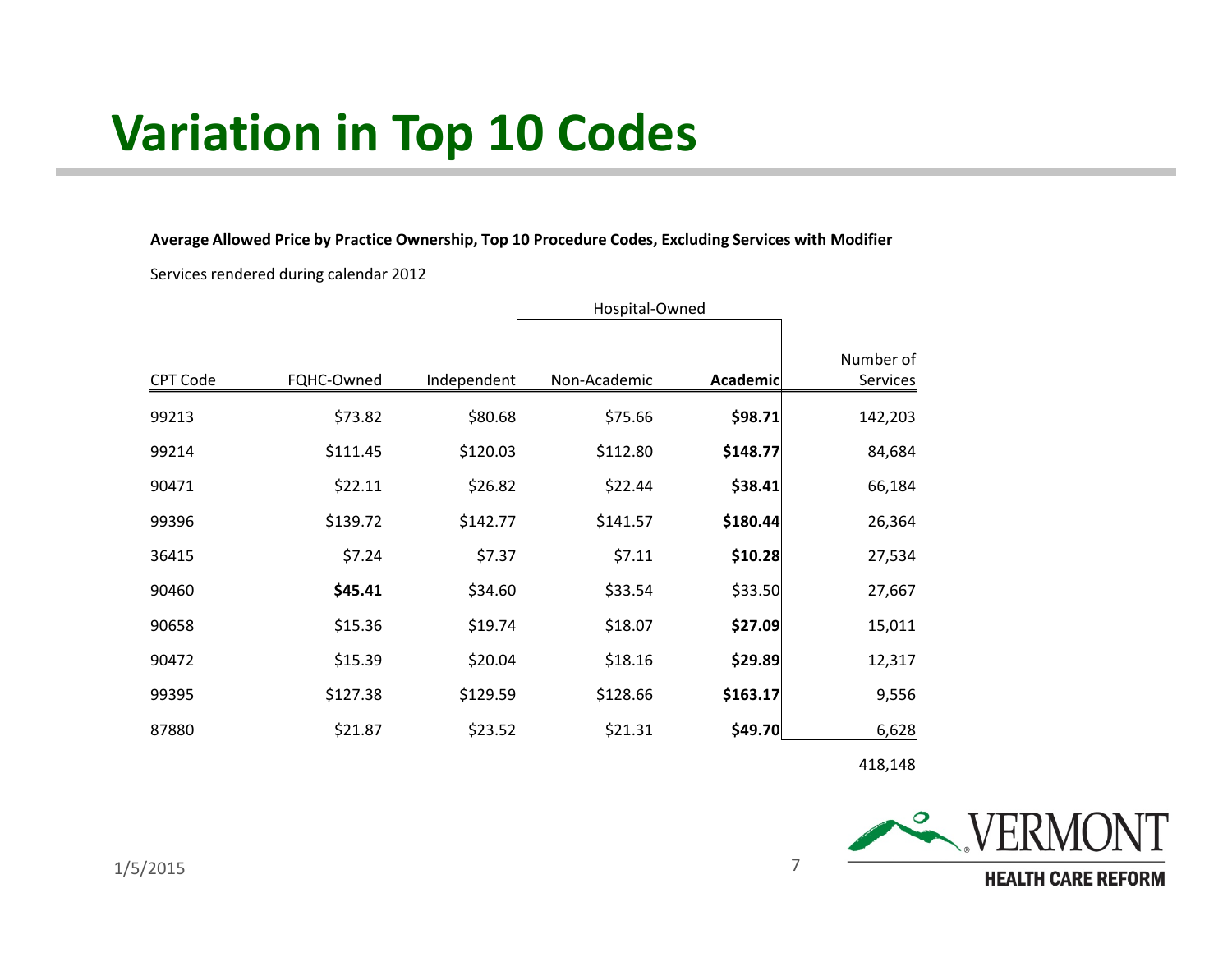#### **Draft AOA Recommendation**

- **Continued focus on payment variation in the context** of moving toward a new, unified payment system and all payer waiver based on the following principles:
	- Transparency
	- Adequacy and sufficiency of reimbursement
	- Address the cost-shift among payers